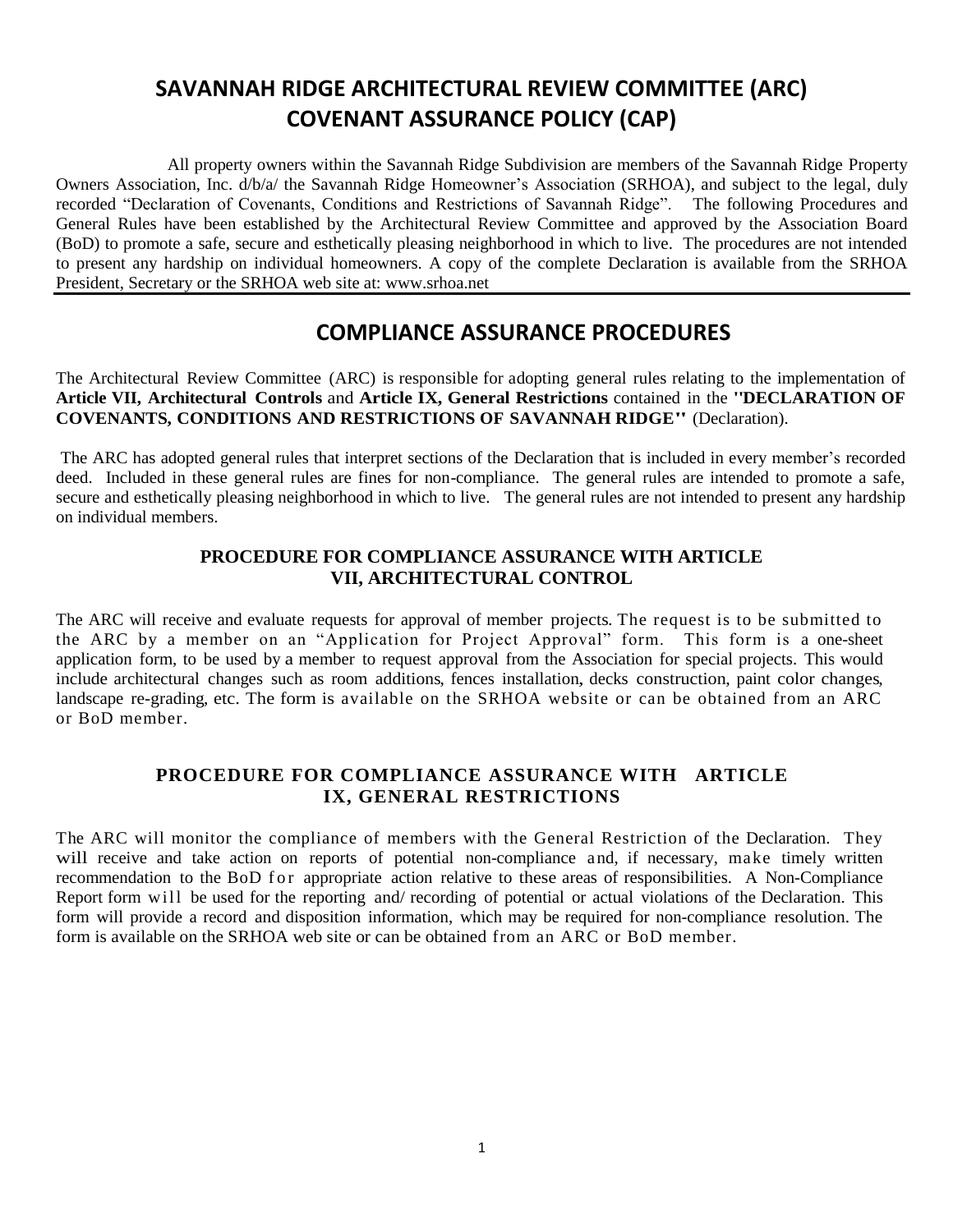# **Covenants, General Rules and Fines ARTICLE VII ARCHITECTURAL CONTROL**

No building, fence, wall, or other structures, improvements, alterations, repairs, change of paint colors, excavations change in grade or other work shall be commenced, erected or maintained upon the properties, nor shall any exterior addition thereto or change or alteration be made, including exterior color until plans and specifications showing the nature, color, kind, shape, height, material and locations of the same have been submitted to and approved in writing as the harmony of external appearance, design and location to surrounding structures and topography by the Board of Directors of the Association or the Architectural Review Committee composed of three (3) or more representatives appointed by the Board of Directors. In the event the Board or its designated Committee fails to approve or disapprove said design or location within thirty (30) days after said plans and specifications in writing have been submitted to it, approval will not be required and this Article will be deemed to have been fully complied with. This section does not apply to any original construction by Declarant or its assigns.

Following conveyance of the first Lot to an Owner, the architectural Review Committee shall adopt general rules so as to implement purposes as set forth in this Article VII, designated "Architectural Control", and shall adopt general rules interpreting the Covenants and Restrictions contained herein, including, but not limited to, rules regarding animals, trash containers, plantings, maintenance, roofing, alterations and conditions of the properties. Such general rules may be amended by a two-thirds (2/3) vote of the Board of Directors of the Homes Association following a public hearing giving due notice to all members of the Homes Association, and subject to approval of the Class B member, if any.

Further, the Architectural Review Committee shall retain the power to grant variances with regard to square footages, type and construction of materials, upon unusual conditions with regard to Lot size or other extraordinary circumstances. Further the Declarant reserves the right to amend these Architectural Control rules upon proper notice so long as Declarant is owner of at (3) Lots of the subdivision.

GENERAL RULE: An "Application for Project Approval" is required to satisfy Article VII above. The BoD may take appropriate legal action to stop construction as authorized in Article XI, Section 1 of the Declaration and may impose a \$25 fine for each week that member fails to submit an "Application for Project Approval"

# **ARTICLE IX GENERAL USE RESTRICTIONS**

#### **Section 1**

No Lot may be improved, used or occupied for purposes other than those specified by applicable zoning laws and restrictions.

GENERAL RULE: The BoD may take appropriate legal action to stop improvement, use or occupation as authorized in Article XI, Section 1 of the Declaration and may impose a \$100 fine for each month of documented violations to this covenant.

#### **Section 2 Easements**

Easements for installation and maintenance of utilities and drainage facilities are and will be reserved by Developer as shown on the recorded plats of said land. Such easements shall include the right of ingress and egress for construction and maintenance purposes. Within these easements, no structure, planting or other material shall be placed or permitted to remain which may damage or interfere with the installation and maintenance of utilities, or which may change the direction of drainage channels in the easements, or which may obstruct or retard the flow of water through drainage channels in the easements. The easement area of each Lot and parcel of land and all improvements in it shall be maintained continuously by the Owner of Lot, except for those improvements for which a public authority or utility company is responsibly.

GENERAL RULE: City Code violations will be reported to the appropriate governmental entity, being the City or County, and in addition thereto may constitute a basis for legal action by the BoD pursuant to Article XI, Section 1of the Declaration and they may impose a \$100 fine for each month of documented violations to this covenant.

## **Section 3 Other Restrictions**

**(a)** No residence shall be erected on any platted subdivision Lot exceeding (2) two stories in height without written consent of ARC. Further, each shall contain a minimum of enclosed floor area consistent with paragraphs (b), (c),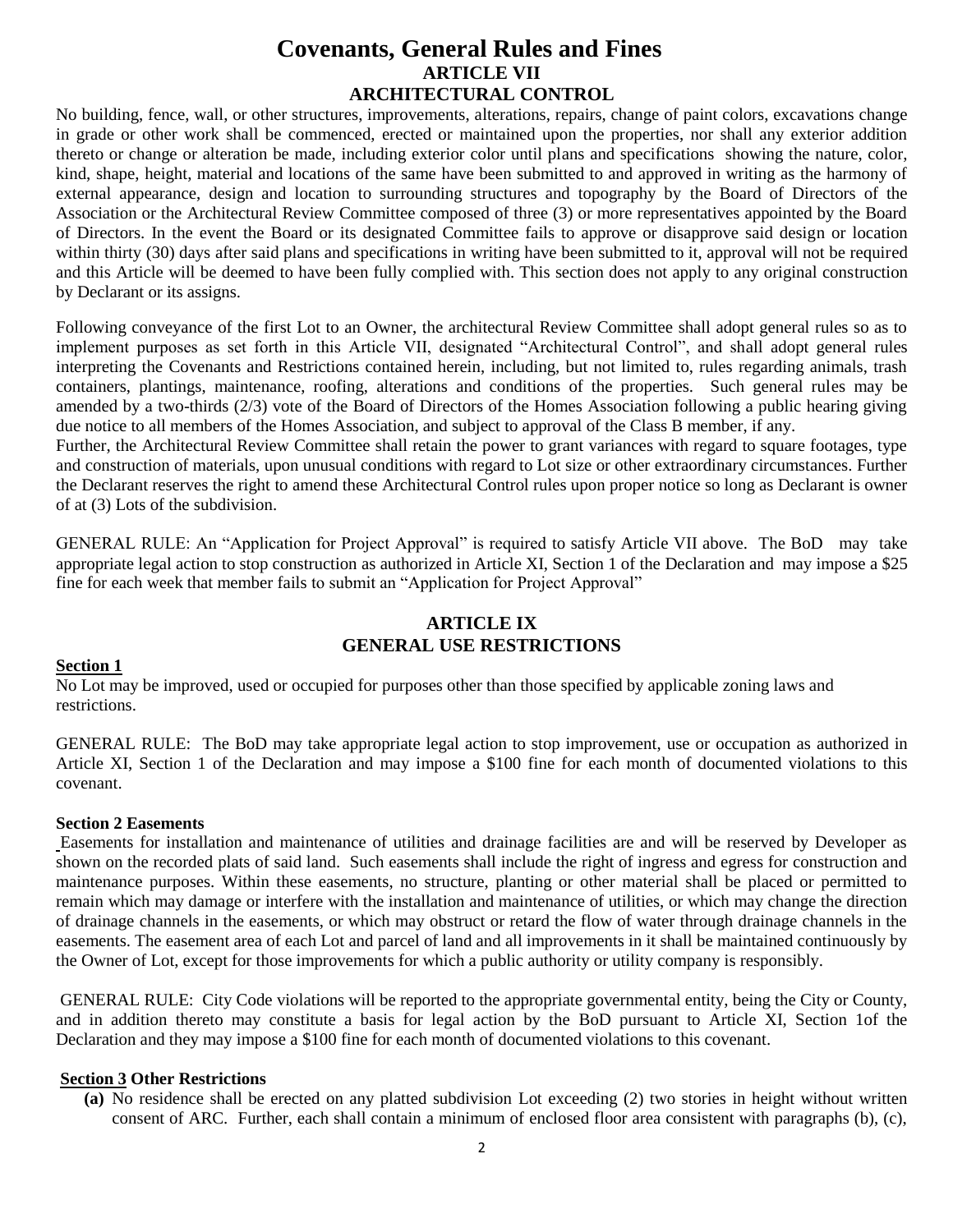(d) and (e) of the required floor area. The words "enclosed floor area" is used herein shall mean in all cases the areas of the first and second floor of the dwelling unit enclosed and finished for all year occupancy, computed on the outside measurements of the residence and shall not mean or include any area of garages, porches or attics.

- **(b)** Single family ranch type homes shall have at least One Thousand Eight Hundred (1,800) square feet, with a minimum of a two-car attached garage.
- **(c)** Two-story homes must have at least Two Thousand two hundred (2,200) square feet, One Thousand One Hundred (1,100) square feet on the first floor and One Thousand One Hundred (1,100) square feet on the second floor, with a minimum two-car garage attached.
- **(d)** One and one-half story homes must have at least Two Thousand Two Hundred (2,200) square feet with One Thousand Four Hundred (1,400) square feet on the first floor and Eight Hundred (800) square feet on the second floor, with a minimum two-car attached garage.
- **(e)** Multi-level homes must have Two-Thousand Five Hundred (2,500) square feet with a minimum two-car basement garage

GENERAL RULE: The BoD may take appropriate legal action to stop unapproved, unauthorized or non-compliant construction as authorized by Article XI, Section 1of the Declaration and may impose a \$500 fine for each month of documented violations to this covenant.

#### **Section 4 Garages**

Except in cases where specifically approved by the Developer, such as three-car garages facing the front of the lot, garages shall open facing the side of back of the Lot. Garages shall be for not less than two (2) cars and not more than four (4) cars. Driveways should have a sufficient paved area for off street parking of at least two (2) cars. Garage doors shall remain closed when not required to be open due to ingress or egress, yard work or other good cause.

GENERAL RULE: The BoD may take appropriate legal action to stop unauthorized construction as authorized by Article XI, Section 1of the Declaration and may impose a \$25 fine for garage doors left open, without good cause, in excess of documented occurrences of 10 times per month.

#### **Section 5 No Additional Structures**

No structure of a temporary character or any house trailer, mobile home, basement, tent, shack, detached garage, or outbuilding shall be permitted to be placed upon said property.

GENERAL RULE: The BoD may take appropriate legal action to stop unapproved, unauthorized or non-compliant construction as authorized by Article XI, Section 1of the Declaration and may impose a \$200 fine for each month of documented violations to this covenant.

### **Section 6 No Domestic Pets**

No animals, livestock or poultry of any kind shall be raised, bred, or kept on any Lot or other tract of land, or in Common Areas except dogs, cats or other household pets may be kept in residential areas, provided that they are not kept, bred or maintained for any commercial purposes. No more than two domestic pets shall be kept in any home. No pet shall be staked in Common Areas. All pets shall be kept on a leash when outside the home unless an underground pet system has been installed with ARC approval. No animal pens or runs shall be permitted.

GENERAL RULE: City Code violations will be reported to the appropriate governmental entity, being the City or County, and in addition thereto may constitute a basis for legal action by the BoD pursuant to Article XI, Section 1of the Declaration and they may impose a \$25 fine for each month of documented violations to this covenant.

### **Section 7 Prohibited Parking**

No trucks or commercial vehicles, boats, house trailers, motor homes, recreational vehicles, campers, inoperable motor vehicles, boat trailers, and trailers of every other description shall be permitted to be parked or to be stored on the Properties or outside any Lot improvements without the express approval of the Association, except only during periods of approved construction on the Properties. This prohibition of parking shall not apply to temporary parking of trucks and commercial vehicles, such as pick-up, delivery, and other commercial services. Any automobile or other vehicle belong to the Owner shall be kept and stored in garage rather in the driveways or on streets, and no cars, trucks, or other vehicles may be parked overnight on any street.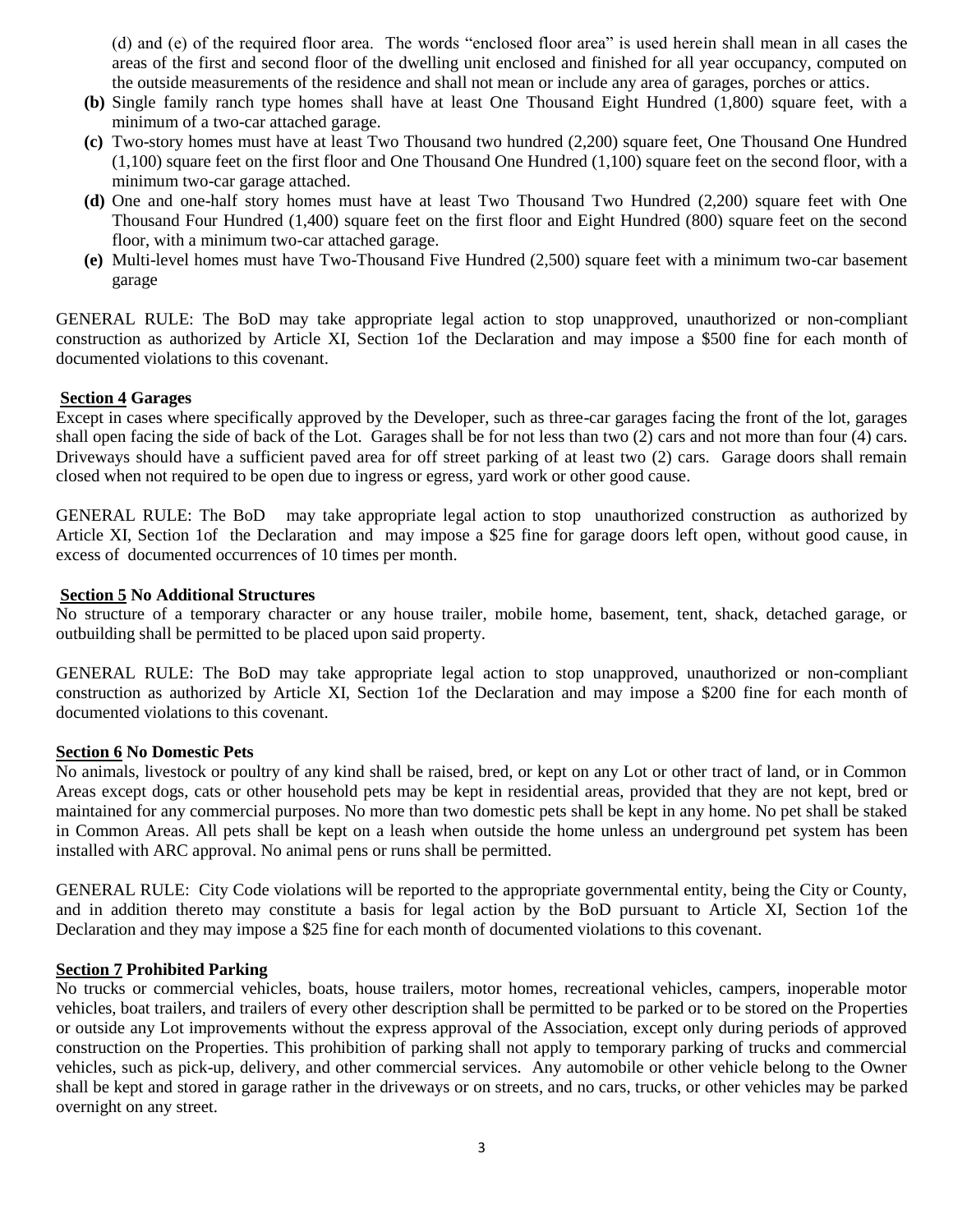GENERAL RULE: Vehicles shall not block sidewalks and shall avoid parking in streets at all times. Parking exceptions for automobiles and other vehicles belonging to owners and residences of homes with four car garages must have at least three owner/resident cars (if 3or more cars) parked in garages, homes with three car garages must have at least two owner/resident cars (if 2 or more cars) parked in garages and homes with two car garages must have one owner/resident car (if 1 or more cars) parked in garages. A commercial vehicle is any vehicle that has commercial writing and /or equipment mounted on the outside of the vehicle.

Parking exceptions for boats, house trailers, motor homes, recreational vehicles, campers, boat trailers, and trailers are permitted for limited amounts of time when preparing them for summer, to winterize, during approved construction and other needs approved by the ARC.

City Code violations will be reported to the City, and in addition thereto may constitute a basis for legal action by the BoD pursuant to Article XI, Section 1of the Declaration and they may impose a \$50 fine for each month of documented violations to this covenant.

#### **Section 8 Outside Displays**

Owners shall not cause or permit anything to be hung or displayed on the outside of windows or placed on the outside walls of a building, and no sign, awning, canopy, shutter, radio or television antenna or satellite dish shall be affixed to or placed upon the exterior walls or roof of any part thereof, without the prior consent of the ARC. In addition, no satellite dishes or any other types of antenna shall be installed on or about any platted subdivision Lot or on any Common Area.....

**Modified by supplements to Covenants**: …. except an owner may install a satellite dish of up to 39.5 inches diameter without the written consent of the ARC. Any satellite dish or antenna other than described above must have the written approval of the ARC.

GENERAL RULE: Violations may constitute a basis for legal action by the BoD pursuant to Article XI, Section 1of the Declaration and they may impose a \$100 fine for each month of documented violations to this covenant**.** 

#### **Section 9 Noise level**

No noxious or offensive activity shall be carried on any or in the Common Areas, nor shall anything be done therein, either willfully or negligently, which may be or become an annoyance or nuisance to the other owners or occupants. The noise level within any home shall never be so great as to disturb the owners or occupants of any other home.

GENERAL RULE: City Code violations may be reported to the City, and in addition thereto may constitute a basis for legal action by the BoD pursuant to Article XI, Section 1of the Declaration and they may impose a \$25 fine for each occurrence of a documented violation to this covenant.

#### **Section 10 Unsightly Materials**

No Clothes, sheets, blankets, laundry of any kind or other articles shall be hung out or exposed on any Lot or on the exterior of any home or any part of the Common Areas. The exterior area of any Lot and the Common Areas shall be kept free and clear of rubbish, debris and other unsightly materials. Household trash or garbage shall be kept in sanitary containers and housed.

GENERAL RULE: Containers shall be properly housed and not visible from the street from the evening of trash collection to the next evening prior to trash collection and in addition thereto may constitute a basis for legal action by the BoD pursuant to Article XI, Section 1of the Declaration and they may impose a \$15 fine for each week of a documented trash container violation and a \$25 fine for each month of other documented violations to this covenant.

#### **Section 11 Parking on Common Area**

There shall be no parking of baby carriage or playpens, bicycles, wagons, toys, vehicles, charcoal burners or other outdoor cooking devices, benches or chairs, nor any other similar items on any part of Common areas. Balconies, decks and patio areas shall be used only for their intended purposes.

GENERAL RULE: Illegal parking of any of the above-captioned items may be subject to legal action by the BoD pursuant to Article XI, Section 1 of the Declaration and they may impose a \$25 fine for each occurrence of documented violations to this covenant**.**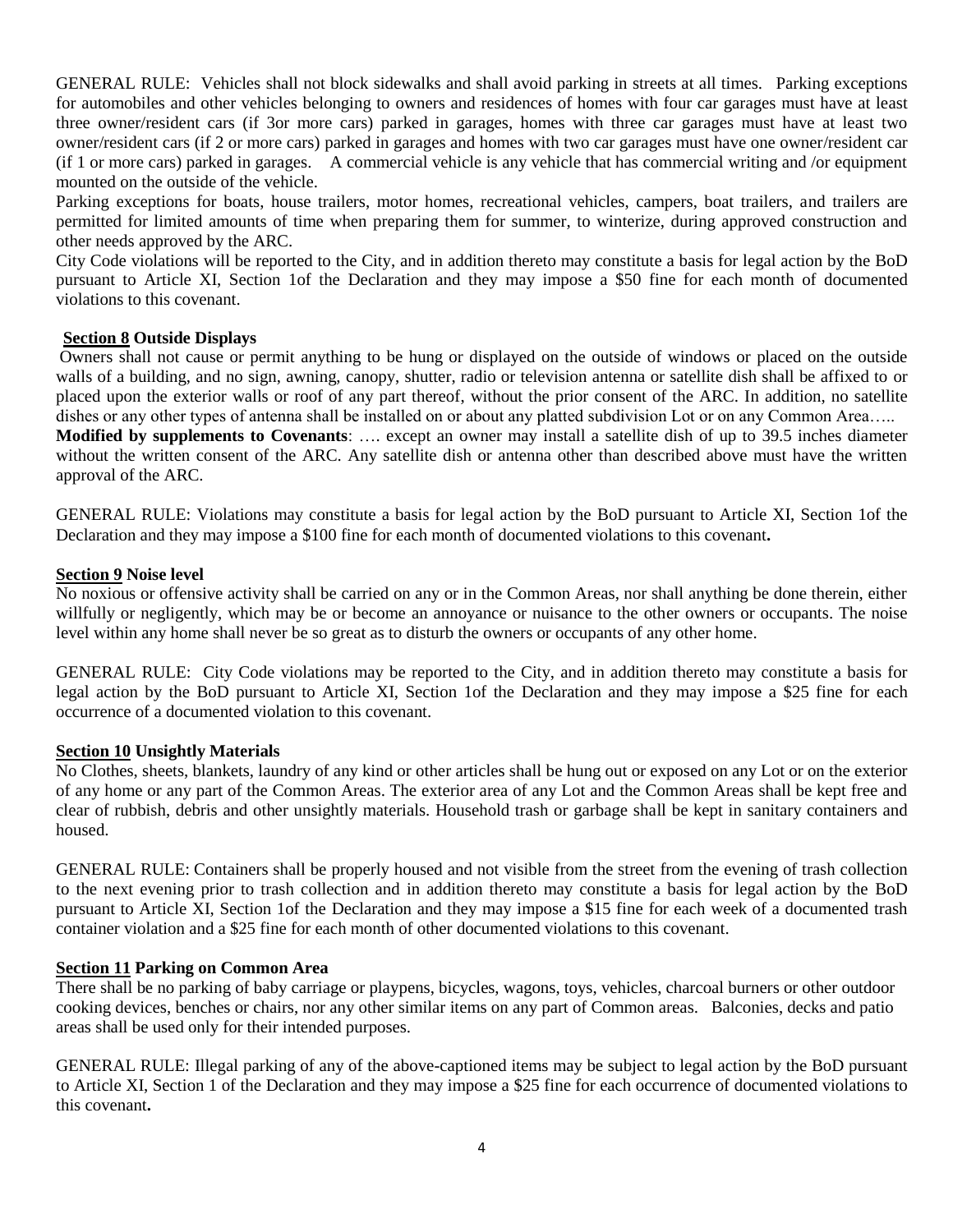#### **Section 12 Installation of Fences or Barricades**

No fences or barricades shall be installed in the Common Areas except as approved by the Association.

GENERAL RULE: The BoD may take appropriate legal action to remove unapproved fences and barricade pursuant to Article XI, Section 1 of the Declaration and may impose a \$200 fine each month for documented violations to this covenant.

#### **Section 13 Home Office or Studio**

No industry, business, trade, occupation or profession of any kind, commercial religious, educational or otherwise, shall be conducted, maintained, or permitted on any part of the Properties provided, however, that this provision shall not be construed to prevent the use of any home for home office or studio so long as such use shall not interfere with the quiet enjoyment or comfort of any other owner or occupant.

**GENERAL RULE**: City Code violations will be reported to the City, and in addition thereto may constitute a basis for legal action by the BoD pursuant to Article XI, Section 1of the Declaration and they may impose a \$100 fine for each month of documented violations to this covenant.

#### **Section 14 Automotive Repair**

No automotive repair or rebuilding or any other form of automotive manufacture, whether for hire or otherwise, shall occur on Properties.

**GENERAL RULE**: City Code violations will be reported to the City, and in addition thereto may constitute a basis for legal action by the BoD pursuant to Article XI, Section 1of the Declaration and they may impose a \$200 fine each week for of documented violations to this covenant.

#### **Section 15 Roofs**

All residential structures must be constructed with wood, tile or Timberline 30-year warranted roofing, or equivalent, in weather grey color with pre-color metal valleys and roof breaks, together with other materials approved by the Architectural Control Committee and Class B member, if any, with no other composition roofs being permitted unless specifically approved in advance by the Architectural Review Committee and Declarant.

**GENERAL RULE** –Timberline or equivalent 30 yr. roofs shall be Weathered Wood in color. Metal roofs must have prior approval. Only approved Metal roof is the Gerard Stone-Coated, Canyon Shake Style metal roofing systems and shall be Country Blend in color.

The BoD will take appropriate legal action to require removal and replacement of unapproved roofs pursuant to Article XI, Section 1 of the Declaration and may impose a \$500 fine for each month that a documented, unapproved roof remain in place.

#### **Section 16 Windows**

All windows shall be a double-glazed wood or vinyl clad (no metal windows) type unless otherwise approved by Architectural Review Committee or Declarant.

**GENERAL RULE**: Violations may constitute a basis for legal action by the BoD pursuant to Article XI, Section 1of the Declaration and they may impose a \$200 fine for each month that documented, unapproved windows remain in place.

#### **Section 17 External Color**

The exterior color shall be neutral tones with minimum of One Hundred square foot of stone, stucco or brick on front of structure.

**GENERAL RULE:** Darker tones must be submitted on "Application for Project Approval Form" and must be consistent with the color guidelines founded by the ARC and advance approval is required by the ARC for repainting or use of colors not on the original structure. The BoD will take appropriate legal action to repaint unapproved external color pursuant to Article XI, Section 1 of the Declaration and may impose a \$200 fine for each month that the documented, unauthorized exterior color remain on the house.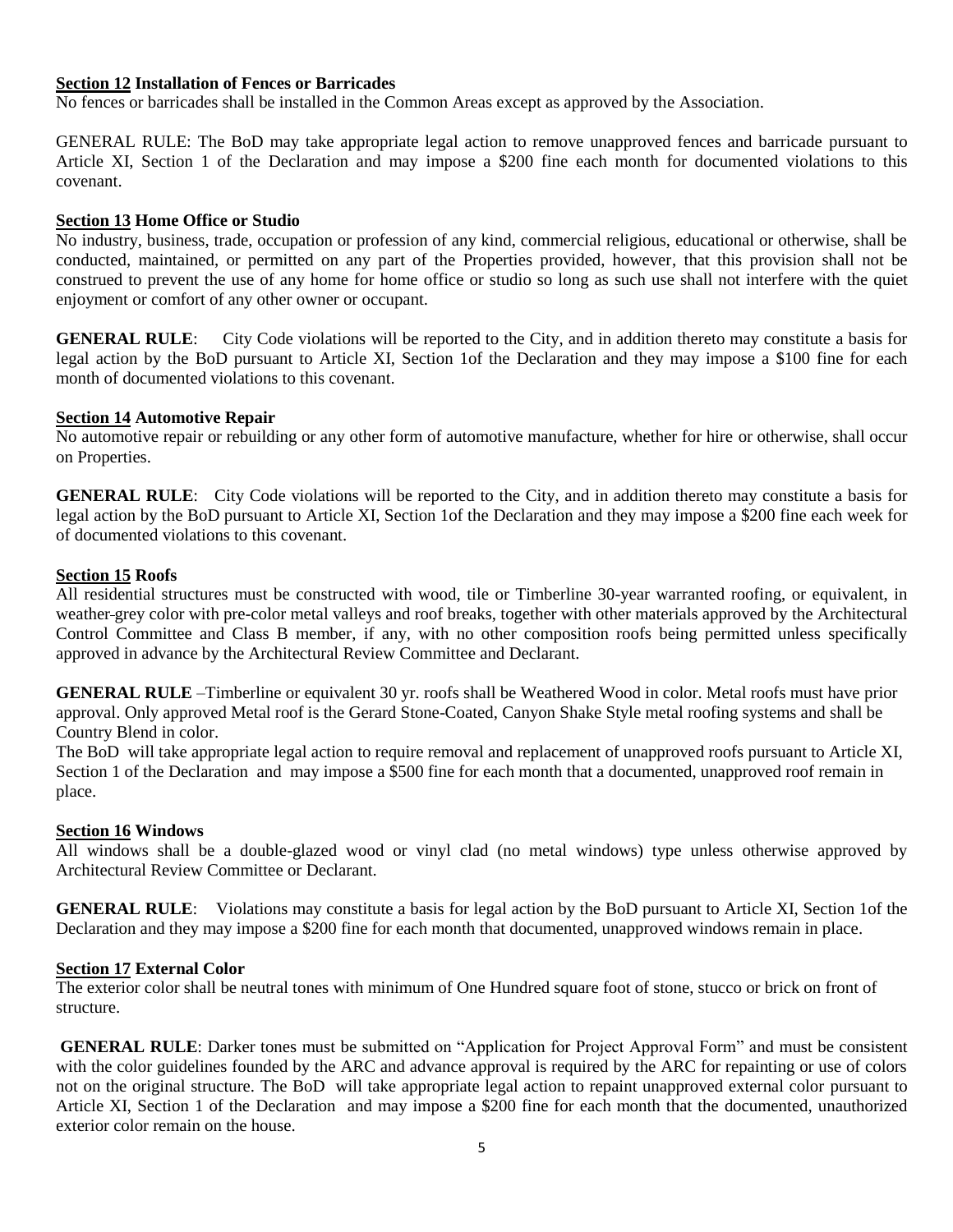### **Section 18 Sodded Lots, Trees and Plantings**

All Lots are to be fully sodded with grass unless specific alternate request is submitted to and approved by Architectural Review Committee for seeding by a professional lawn seeder contractor. A minimum of two trees, three inches in diameter, shall be planted in front yard and front foundation plantings shall be completed prior to occupancy.

**GENERAL RULE**: Variances may be granted per size of Lot by the ARC. Violations may constitute a basis for legal action by the BoD pursuant to Article XI, Section 1of the Declaration and they may impose a \$50 fine for each month of documented violations to this covenant.

### **Section 19 Erection of Fences**

No fences shall be erected on any platted Lots or on any of the Common Areas without the approval of Association's Board of Directors and Class B member, if any. Such approval shall be based upon standards of general appearance and the necessity of preserving all walkway easements of record. No chain link fences will be allowed.

**GENERAL RULE**: Fence- Including all visible fencing regardless of it intended purposes, including yard or partial yard enclosure, pool safety enclosures and screening/privacy fences. It does not include deck safety or decorative railings. All new fencing must be of maintenance free material such as vinyl or wrought iron, no wooden or chain fences will be permitted.

Authorization for installation of fence shall be requested through the ARC, who shall review request and forward to the BoD with recommendation for approval or disapproval. The BoD approval or disapproval shall be in writing. Rear yard screening/privacy fences must not exceed six foot in height, except when abutting or adjoining industrial properties they may be up to eight foot in height. Any fence over six feet must have a minimum of two hundred foot continuous length. The forward fence line shall not extend beyond the back line of the home. Fences adjacent to any street shall generally be installed parallel to said street. Fences are to be maintained in reasonable state of repairs, appearance and structural condition. Any and all exceptions to these fencing rules must be approved by the BoD. The two sides and back of privacy fences must be installed on property lines when not bordering streets.

Wood fences constructed without approval or prior to BoD adoption of general rules prohibiting wood fences shall be maintained by power washing, re-staining or re-painting at intervals acceptable to the ARC. If, for any reason, these existing wood fences are removed, an "Application for Project Approval Form" must be submitted and approved. The new fence must be constructed of a maintenance free material such as vinyl or wrought iron.

The BoD may take appropriate legal action to stop and have removed any new unapproved fence construction pursuant to Article XI, Section 1 of the Declaration and may impose a \$200 fine for each month of a documented, unapproved fence installation and a \$50 fine for each month of documented failure to power wash, re-stain and re-paint at intervals acceptable to the ARC.

#### **Section 20 Fireplaces**

.

All fireplaces shall be masonry or zero clearance, built to match, or compatible with siding, full width from top to bottom, and a low profile rectangular top.

**GENERAL RULE**: The BoD will take appropriate legal action to stop construction pursuant to Article XI, Section 1 of the Declaration and may impose a \$500 fine for each month that a documented, unapproved fireplace remains in place.

#### **Section 21 Lots shall be Free of Debris**

Each Owner shall keep all lots owned by him and all improvements thereon in good order and repair, and free of debris, including, but not limited to seeding, watering and mowing of lawns; pruning and cutting of all trees and shrubbery and painting (or other appropriate external care) of all building and other improvements, all in manner and such frequency as consistent with good property management. In the event the Owner of any Lot in the Properties shall fail to maintain the premises and improvements situated thereon, the Board of Directors shall have the right through its employees or agents to enter upon said Lot, correct or repair maintain or restore said Lot and exterior of any buildings or other improvements erected thereon. All cost related to such corrections or repairs shall be added to and become an assessment against said Lot as provided for herein.

**GENERAL RULE**: Yards shall be maintained weed free front and back. Trees overhanging sidewalks shall be pruned to seven (7) feet to allow an adult to walk under without bending. Violations may constitute a basis for legal action by the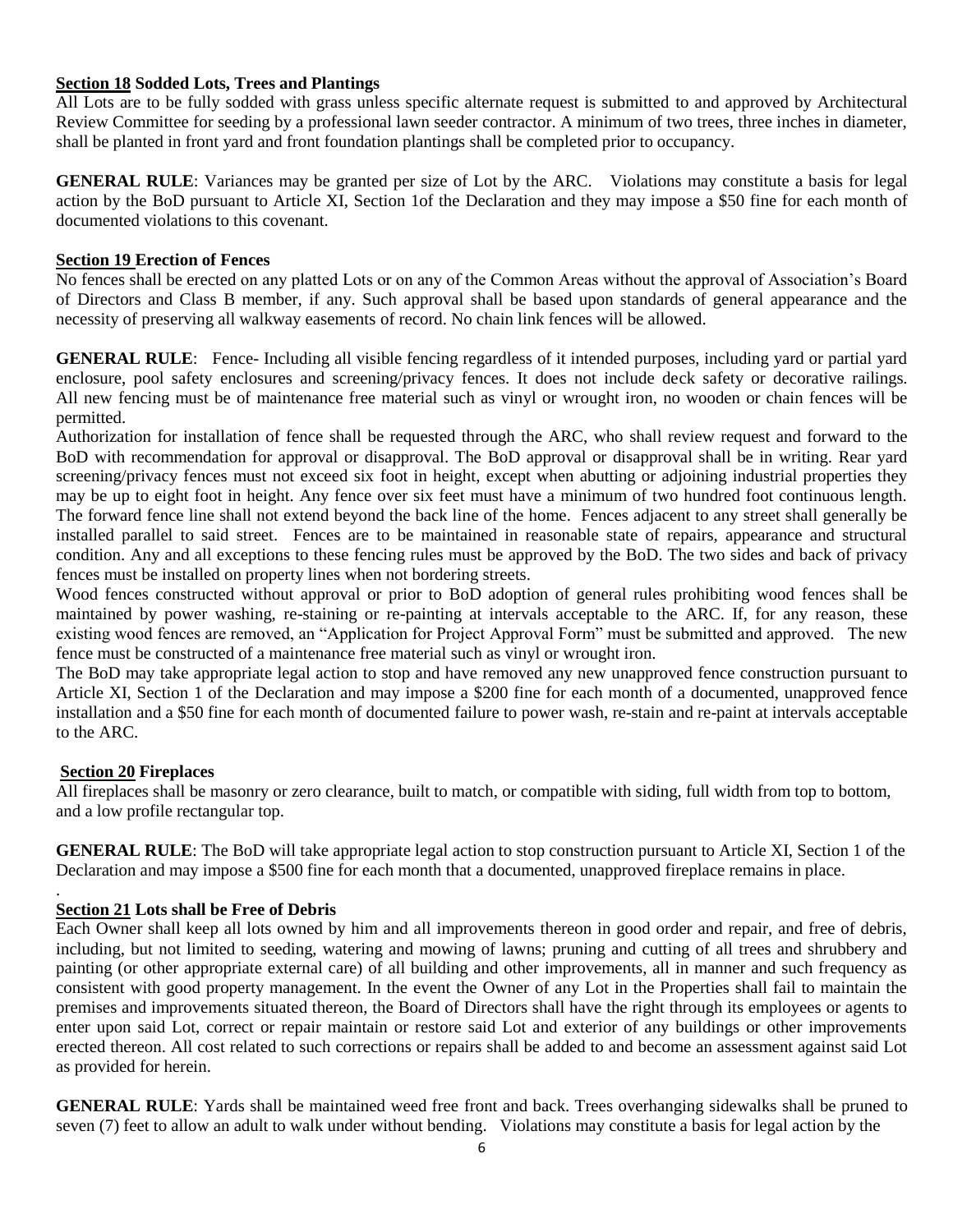BoD pursuant to Article VI, Section 2, (b) and Article XI, Section 1of the Declaration and they may impose a \$50 fine for each month of documented violations to this covenant.

#### **Section 22 Uncompleted Structures**

No Structure shall be permitted to stand with its exterior in an unfinished condition for a period of longer than five months after commencement of construction. In the event of fire, windstorm, or other damages, no building shall be permitted to remain in a damaged condition for longer than three months. No residence shall be occupied until completed according to the plans and specifications approved by the ARC.

**GENERAL RULE:** City Code violations will be reported to the City, and in addition thereto may constitute a basis for legal action by the BoD pursuant to Article XI, Section 1of the Declaration and they may impose a \$500 fine for each month of documented violations to this covenant.

#### **Section 23 Restrictions on Further Subdivision**

No Lot upon which a living unit has been constructed shall be further subdivided or separated into smaller Lots by any Owner and no portion less than all of such Lot, nor any easement or other interest therein be conveyed or transferred by an Owner.

**GENERAL RULE:** The BoD will take appropriate legal action to stop construction pursuant to Article XI, Section 1 of the Declaration and may impose a \$500 fine for each month of documented violations to this covenant.

Adopted by the ARC (w/o fines) on November 15, 2012

By:  $\qquad \qquad$ 

Joe Fennesy, Chairperson

Approved by the Board of Directors with fines on June 20, 2013

 $By:$ 

 Richard L. Higgins, President Savannah Ridge Property Owner Association, Inc dba Savannah Ridge Homeowner's Association

# **AMMENDMENT NO. 1**

# **GUIDELINES FOR ALTERNATIVE ENERGY SYSTEMS**

These guidelines are a supplement to the Architectural Control requirements set forth within the Covenants, Conditions and Restrictions of Savannah Ridge. **All alternative energy systems require written approval from the SRHOA Board prior to installation.** The approval process is described below.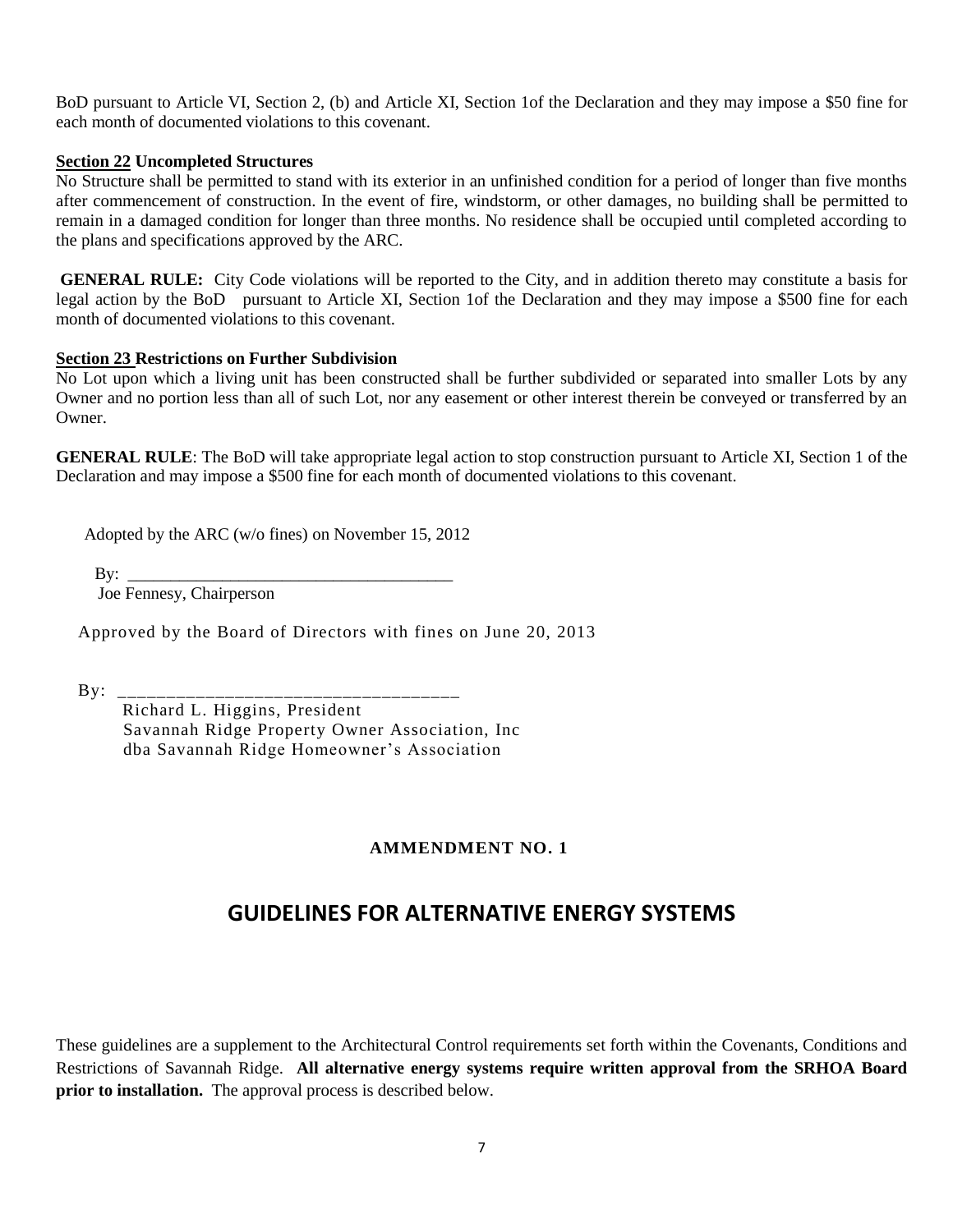# **I. SOLAR SYSTEMS**

- a. Systems shall be designed and constructed to appear as an integrated part of the building architecture. All components should integrate into the design of the home. The color of the solar system components should generally conform to the color of the roof shingles. Solar shingles that mimic the look of a composite shingle are acceptable, but should generally conform to the color of the current roof shingles.
- b. Systems mounted on rear roofs are preferred. Raised or tilted panels shall only be installed on the rear roof. Panels installed on a front roof or street-facing side roof shall be flush-mounted. The highest point of a panel shall be lower than the ridge of the roof where it is installed.
- c. Ground-mounted systems shall not exceed five feet in height and shall be screened by a vinyl fence or by plant material of adequate density to accomplish the same result.
- d. All lines for the system (electrical, plumbing, etc) shall be concealed from view.
- e. The owner of an approved and installed system shall properly maintain it so that it does not create a visual or aesthetic nuisance as determined by the ARC.

#### **II. WIND TURBINES**

Wind turbine systems will not be approved.

# **III. OTHER ALTERNATIVE ENERGY SYSTEMS**

The installation of other alternative energy systems will be considered by the ARC and Board on a case-by-case basis following the general process described below.

#### **IV. APPROVAL PROCESS**

- a. The approval process is initiated by the submittal of an "Application for Project Approval" form to the ARC. The submittal shall also include:
	- i. Manufacturer's product literature
	- ii. As applicable, name of licensed installation contractor
	- iii. As applicable, scaled construction drawings showing all elevations and installation details (conduits, panels, related equipment, etc)
	- iv. Photographs showing the location of the proposed installation(s)
	- v. Proof of insurance coverage and a signed letter from the homeowner indemnifying the SRHOA and its members for damage or loss that might be caused by the proposed system
	- vi. Other supporting information (as desired by the homeowner)
- b. It is the Submitter's responsibility to ensure the proposed system is compliant with all applicable local, state and federal regulations, requirements and standards.
- c. The ARC and Board reserve the right to disapprove an application based on the proposed system's profile, size, material, color, texture or other aesthetic nature.
- d. The ARC and Board shall render a final decision within 30 days of receipt of the "Application for Project Approval" and all required documentation.
	- i. The ARC will make a recommendation (approve or disapprove) to the Board
	- ii. The board will review and issue a final decision
	- iii. The homeowner may be requested to appear before the ARC and/or Board
- e. Disapprovals shall state specifically the reason for denial with possible remedies as applicable.